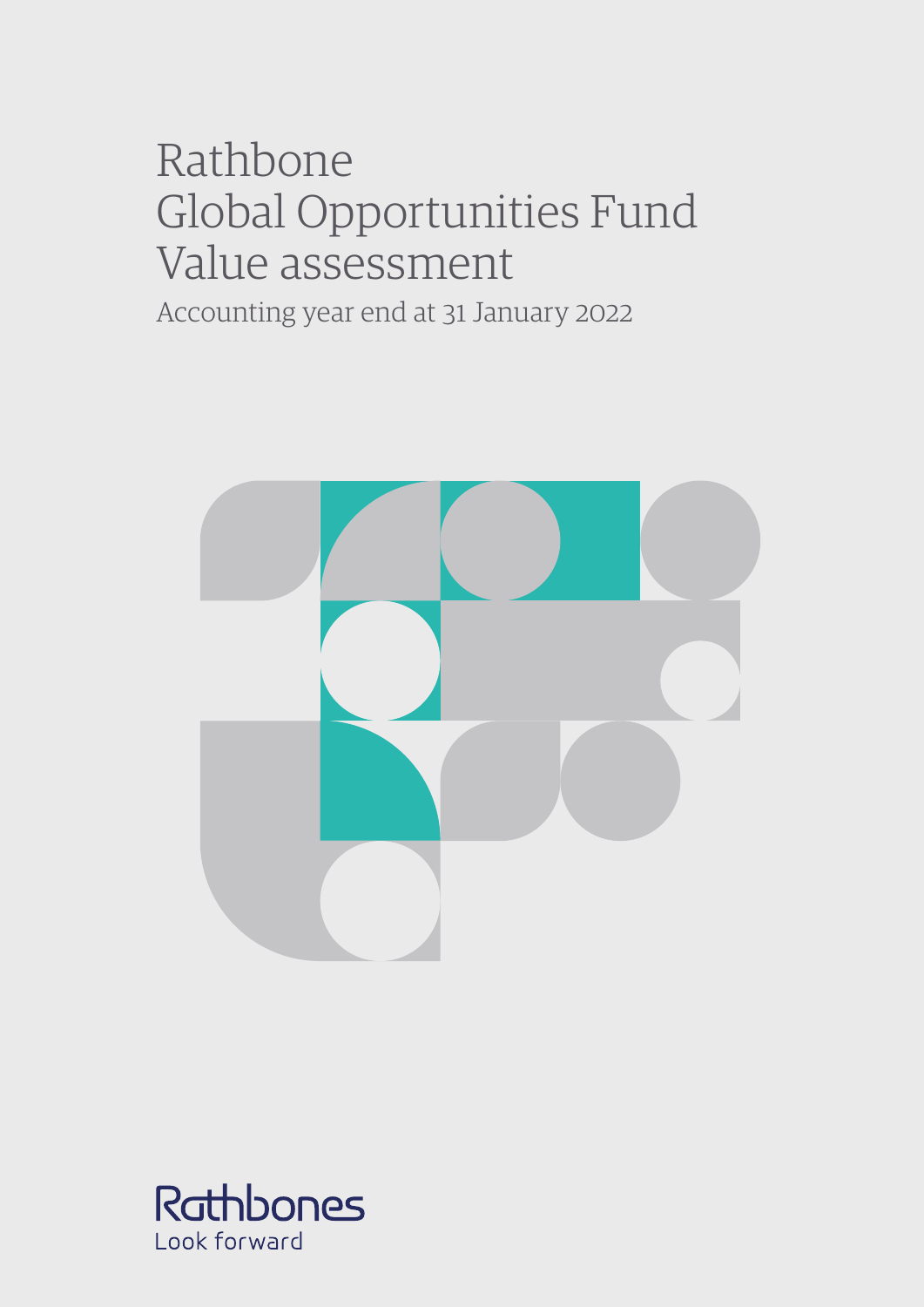Dear Investor,

We have had a turbulent start to the year, with hopes of returning to some sort of normality following the wind down of Covid-19 measures in the UK quickly dwarfed by the war in Ukraine. We are deeply saddened and horrified by the events to date, and our thoughts go out to all that are impacted by this conflict, some of whom are our employees, clients, their families and friends.

Throughout this period, the team have taken all the necessary practical measures to safeguard the long-term financial health and well-being of our clients. We continue to monitor the performance of our funds, and despite some short-term underperformance, I am satisfied that the funds across the range continue to perform as expected.

There is often temptation for a knee-jerk reaction when experiencing volatile markets. It's in challenging times like these where it can be enticing to shift a fund's mandate to chase returns. This is something we actively discourage. We continue to have confidence in our managers and believe long-term returns are built upon a consistent mandate and investment process.

The Rathbone Global Opportunities Fund, as covered in this report, has experienced some short-term underperformance but continues to meet its 5-year objective. The recent volatile markets, and hawkish shift in interest rates to tackle inflation, have caused a market rotation from 'growth' stocks, which this fund invests in, to 'value' stocks. In practice, this means investors have been selling their 'winners' — high-quality businesses with a long history of steady growth — to buy 'laggards' such as oil, gas, mining and financials — businesses which may well benefit from a sharp earnings recovery but do not reflect the mandate of this fund.

In spite of the near-term turbulence, we continue to invest in our business for the future. We recently announced a multi-year upgrade of our investment systems and data management capabilities to support our next stage of growth. We are excited to be partnering with Charles River to expand our capabilities to better serve you, our investors, and look forward to sharing our progress with you over the coming months.

Thank you for your continued support and I send you and your families my best wishes. If you have any questions about our value assessment or any suggestions on how we can improve, please get in touch.

Best wishes,

Ban

**Mike Webb** CEO, Rathbone Unit Trust Management

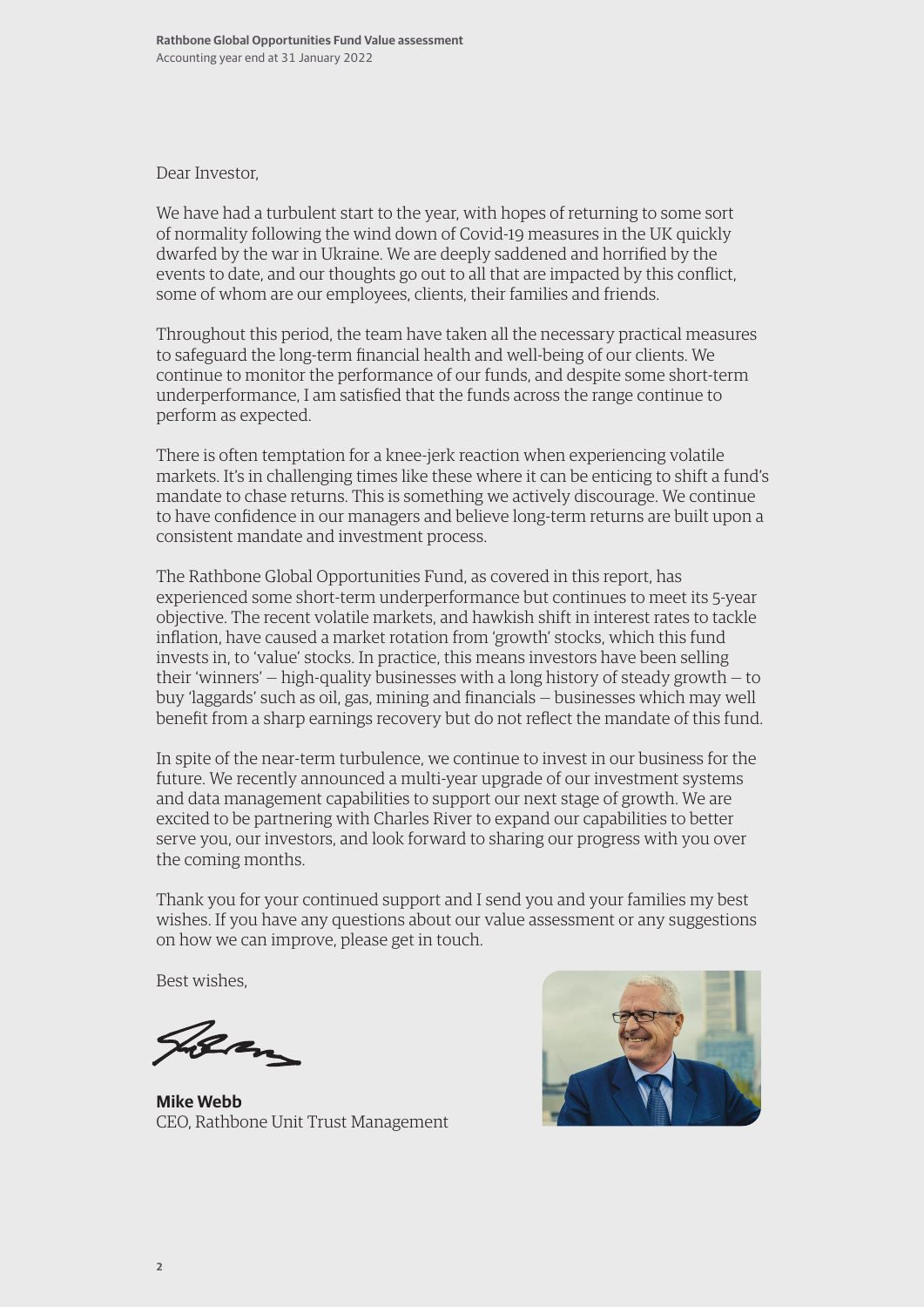### Who are Rathbones?

We have been in business since 1742 and are listed on the FTSE 250. We provide individual investment and wealth management services for private clients, charities, trustees and professional partners. We see it as our responsibility to invest for everyone's tomorrow.

Rathbone Unit Trust Management Limited is the asset management arm of Rathbones Group Plc. and a leading UK fund manager. Through its subsidiaries, Rathbones Group Plc. manages £68.2 billion of clients' funds, of which £13 billion is managed by Rathbone Unit Trust Management (as at 31 December 2021).

### What is a value assessment?

Our regulator, the Financial Conduct Authority (FCA), has asked us to assess the value of our funds.

Assessing value is much more than just looking at the fees which you, our investors, pay or the performance of the fund in isolation. Considering this, we have designed an assessment which looks at nine criteria. We have also appointed an independent research firm, Square Mile Investment Consulting & Research, to provide an impartial report on the value our funds offer compared with the market.

It is the responsibility of our board of directors to consider the outcomes of these assessments, ensure they are clear and fair, and then communicate to you, our investors, if we have delivered value. Or, if not, where we need to improve.

### How are we doing?

It is important to us that our value assessments are informative, useful and easy to understand. There is little value in us bombarding you with technical jargon and analysis, so we have tried to explain things simply, in plain English.

We are always looking for ways to improve, so if you have any suggestions on how we can do better, please let us know by emailing [rutm@rathbones.com.](mailto:rutm%40rathbones.com.?subject=)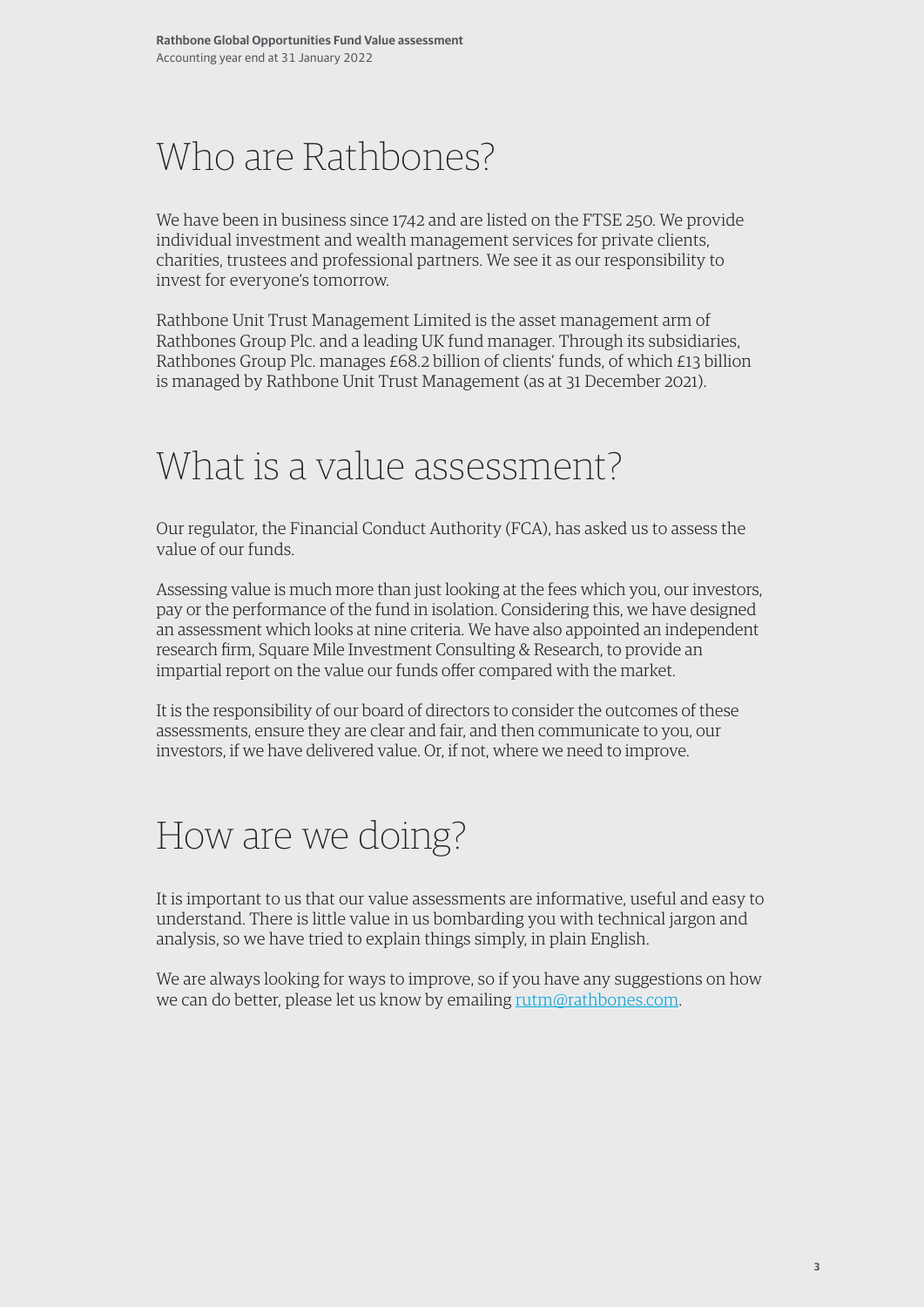### Our assessment of the Rathbone Global Opportunities Fund

#### **Our assessment criteria**

In this section, our board of directors consider the nine areas we have assessed, both what we offer as a business, and the topics that are specific to each fund.

At the end, they conclude if our funds offer good value for money, offer value for money, or do not offer value for money.

If a fund does not offer value for money, we will detail the actions we will take.

#### **Contents**

Assessment criteria which cover our entire fund range:

| 1. Improvements to our business                                |
|----------------------------------------------------------------|
| 2. Our corporate culture                                       |
| 3. Quality of service you receive                              |
| Assessment criteria which are fund specific:                   |
| 4. Performance of the fund                                     |
| 5. Costs charged to the fund                                   |
| 6. Economies of scale                                          |
| 7. Costs compared to the fund's peers and sector               |
| 8. The difference between share classes                        |
| 9. The fund compared to similar investment services we offer I |
| <b>Key</b>                                                     |
| Fund offers good value for money                               |

- Fund offers value for money but merits action or further monitoring
- Fund doesn't offer value for money
- The assessment criteria is not applicable

#### **Assessment outcome**

Our board of directors concluded the Rathbone Global Opportunities Fund offers good value for money.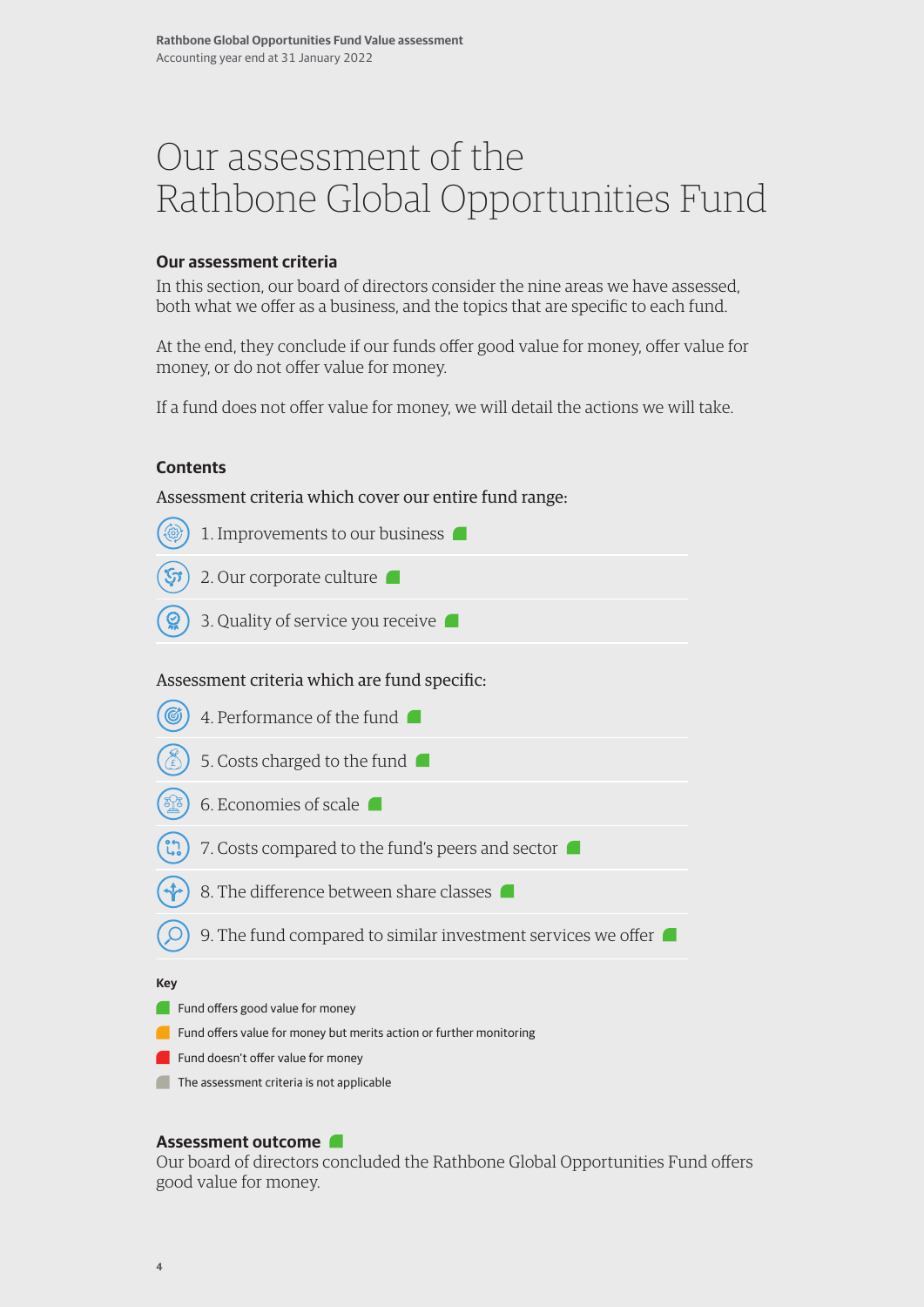### $\circledast$  1. Improvements to our business

#### **What does this section cover?**

We are always striving to improve the services we offer. In this section, our board of directors considered all the projects we are carrying out to improve our business. These projects can have a direct impact on you, our investors, such as a reduction in fund costs, or an indirect impact through our business operating more efficiently.

#### **Assessment summary**

Over the last 12 months, Rathbone Unit Trust Management has completed, or is in the process of implementing, a diverse range of projects to improve the outcomes that we provide to our investors. The most notable have been:

- We are investing  $\epsilon$ 6 million over the next three years to upgrade our portfolio management and data management systems using the Charles River investment management solution.
- In response to the impact of Covid-19, we have focused on several initiatives to increase client communication and awareness, ensuring everyone was kept up to date through the uncertainty, and the challenging months that we have all been through.
- We have implemented a state-of-the-art liquidity management system to fully automate our liquidity risk monitoring capabilities.
- We have continued to build and expand our approach to responsible investment — [more information can be found on our website.](https://www.rathbones.com/investment-approach/responsible-investment/responsible-investment-at-Rathbones
)
- Our sales and distribution teams have enhanced the systems they use to look after our investors throughout every stage of their investment journey.
- We have successfully launched our Rathbone Greenbank Multi-Asset Portfolios, which means we can now offer a full suite of sustainable investment funds, and we continue to integrate ESG into our investment processes.

#### **Assessment outcome**

Our board of directors concluded that we have invested significant resources this year to improve our business, and this has had a positive impact on our investors.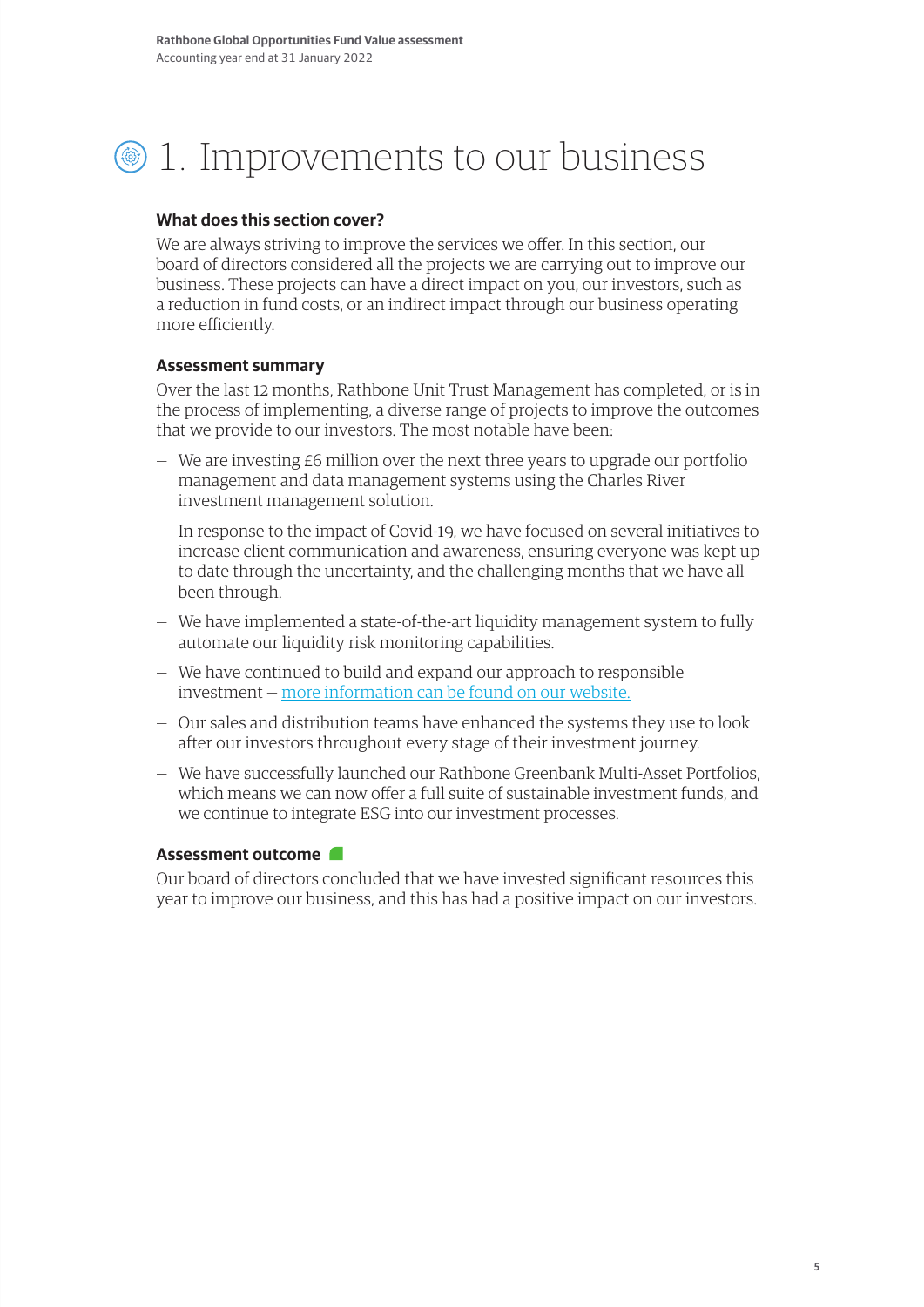### 2. Corporate culture

#### **What does this section cover?**

We believe the right corporate culture encourages positive behaviour which ultimately benefits you, our investors. In this section, our board of directors reviewed several metrics to allow them to determine if our business has a positive corporate culture.

#### **Assessment summary**

Our board assessed metrics specific to Rathbone Unit Trust Management. The assessment of our corporate culture considers different aspects of our business. This includes how we demonstrate our values: to be responsible, to show courage, to work together and always be professional. Our board have reviewed results of our employee engagement survey, our employee retention rate and how we invest into our business and people to attract and retain talent.

#### **Assessment outcome**

Our board of directors concluded, based on the available metrics, that Rathbone Unit Trust Management has a positive corporate culture.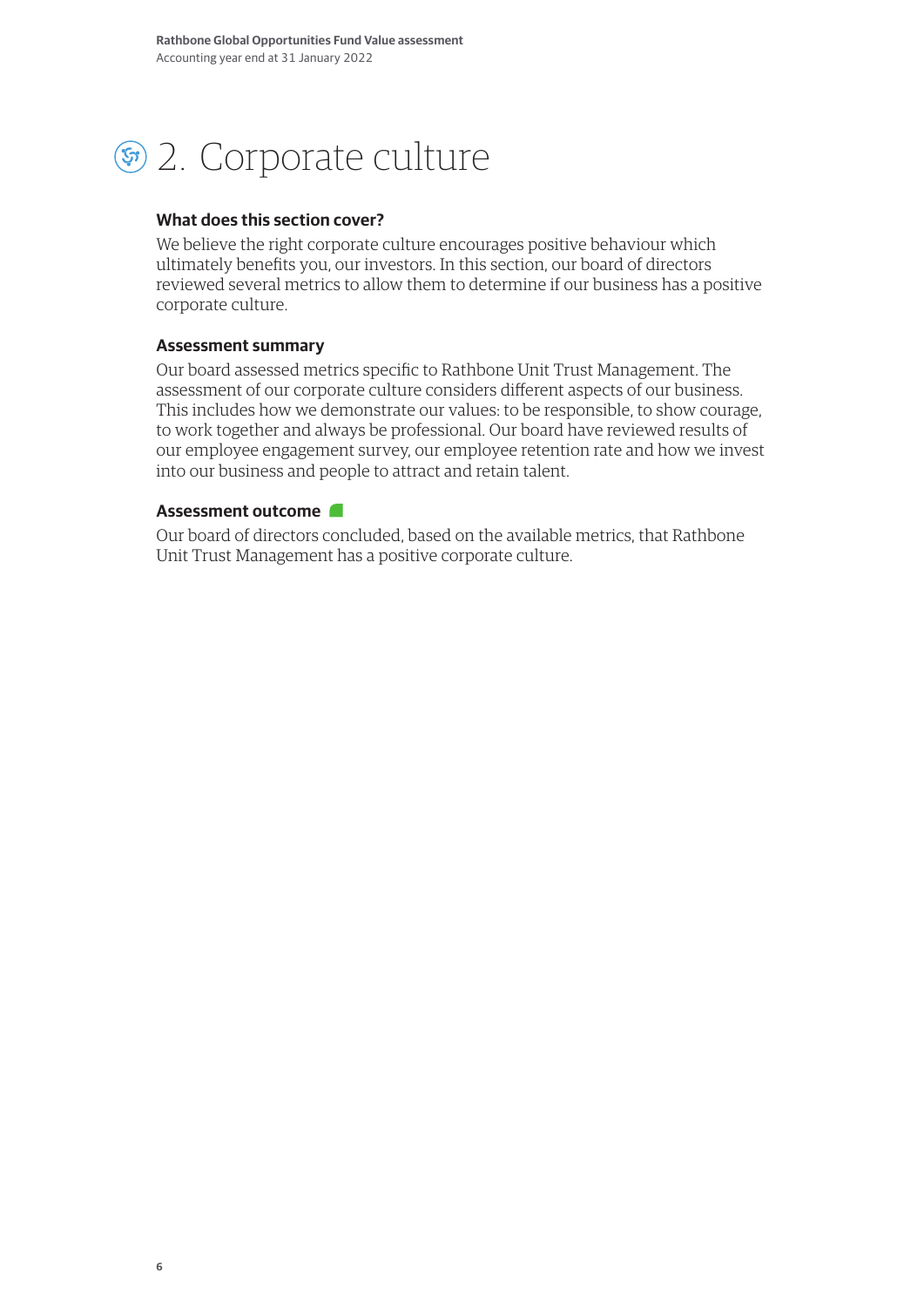## **2** 3. Quality of service you receive

#### **What does this section cover?**

Service is more than just how fast we reply to an enquiry. When we consider the services we provide, we look at the breadth of knowledge and expertise of our fund managers and the analysts that support them, the qualifications we offer our employees to ensure they continually grow, and how efficient we are when trading on your behalf. This section assesses the range and quality of services we provide you. We have considered both the quality of service that we provide you directly, as well as the quality of services that we procure on your behalf.

#### **Assessment summary**

In our assessment of quality of service, we considered a range of different areas. The most notable were:

- Covid-19 crisis. In light of the uncertainty that has surrounded so many of us during the course of the year, we have improved the different methods we use to keep you updated about what is happening with your investments, and have increased the different platforms we use to do this.
- Professional development. The average number of hours our staff undertake continuous professional development (CPD) greatly exceeds the regulatory requirement. Over the last year, 31 Rathbone Unit Trust Management certified individuals have completed over 1,700 hours of training and development. Rathbones also actively supports employees in undertaking additional professional qualifications, such as the Chartered Financial Analyst qualification.
- How we vote on your behalf. Where voting rights allow, we actively engage with companies we invest in on environmental, social and governance issues and publish a report annually about how we have voted. [This is available on our website.](https://www.rathbonefunds.com/sites/rathbonefunds.com/files/imce/6888_rathbones_stewardship_report_parc.pdf)
- Our research and investment processes. Both processes are unique to each fund management team, as we believe their knowledge and expertise add significant value to your investments. Their individual processes are scrutinised twice a year by our chief investment officer who ensures that each of our managers employ robust processes to select appropriate investments and fulfil the requirements of their fund's investment mandate.
- The services we receive on your behalf. These are managed by our operational oversight team and governed by our outsourcing governance committee.
- How we handled complaints. We reviewed how many complaints we received and how quickly we resolved them. We also conduct trend analysis on complaints as an early warning indicator within our product governance process.
- How well we traded. We reviewed the transaction costs associated with our funds, which is an indicator of how efficiently we trade on your behalf.

#### **Assessment outcome**

Our board of directors concluded that, based on the areas assessed, Rathbone Unit Trust Management offers a good quality of service.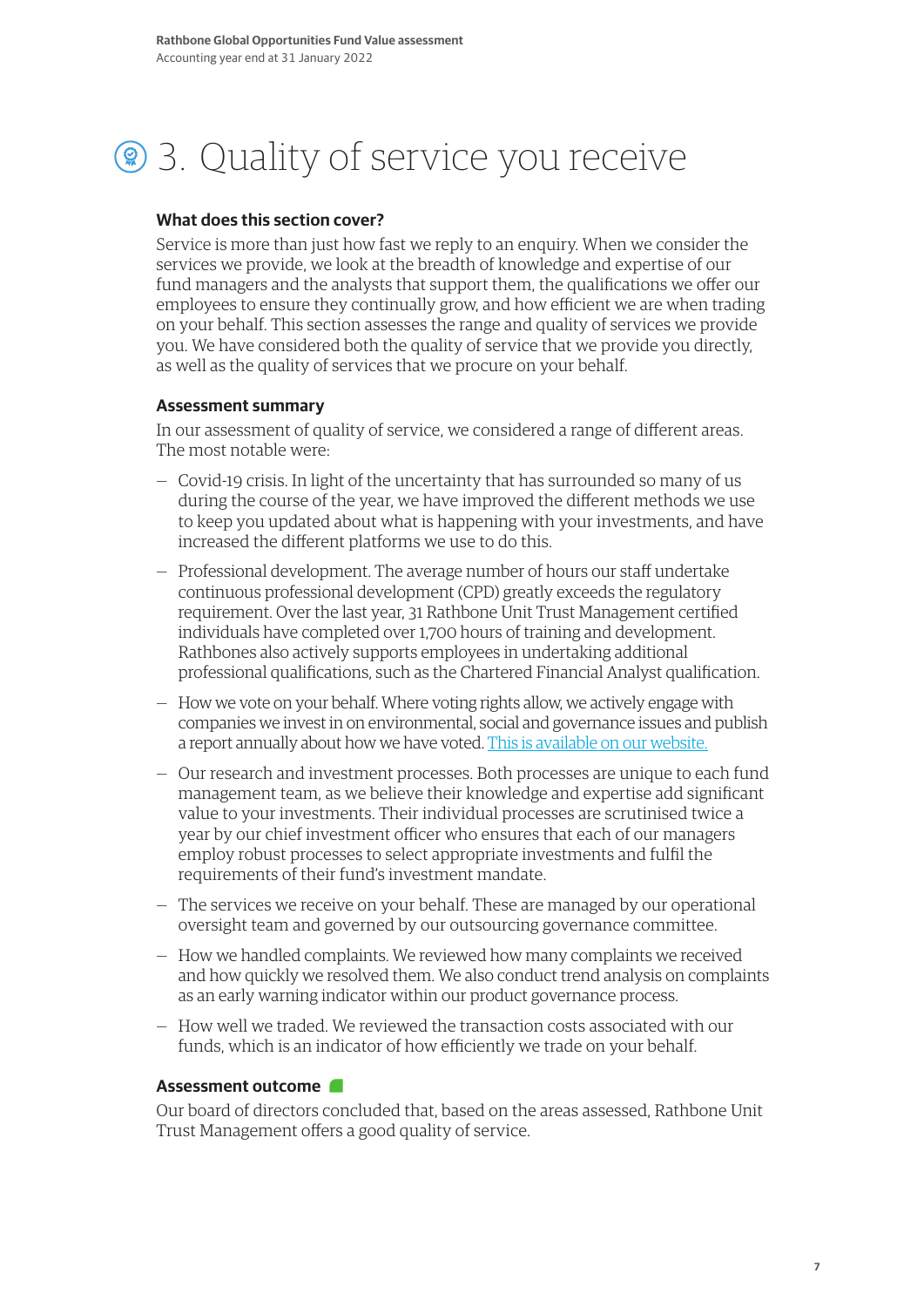### 4. Performance of your fund

#### **What does this section cover?**

We check how our funds have performed against their objectives, after all fees have been paid, to see if we have delivered what we aimed to achieve.

If a fund has underperformed its benchmark, we explain why and assess whether the fund has invested in line with its 'mandate'. A fund's mandate is the investment strategy which was designed by the fund manager and agreed by our chief investment officer; it dictates how a fund manager can invest.

We also measure each fund's performance against a 'cash' benchmark to give you an idea of how your money would have grown in a UK bank account versus investing in our fund. We use the Bank of England base rate to approximate the interest you may have received in a bank account.

#### **Why is the investment objective of a fund important?**

The objective of a fund is important because it shows how a fund aims to perform. When we assess a fund's performance, we do so relative to its objective.

You'll notice that our funds' objectives are measured over three, five or 10 years. This is the time period you should plan to invest for  $-$  a 'recommended holding period'. Each fund's recommended holding period was chosen based on the historic performance of the fund and how we expect the fund to perform in the future. This doesn't mean the objective of the fund is guaranteed and there is always a chance you will get back less than you had invested.

This also means that the fund may perform very differently to the objective in the short term. For example, returns or volatility could be much less, or much more, than the stated objective if measured over, for example, a six-month period.

Our assessment is based on several factors. We assess the fund against its objective while considering the prevailing economic and market backdrop, how the fund manager's investment philosophy and process should have performed, and how we believe the fund may perform in the future.

It's important to understand that sometimes a fund could underperform its objective, even though the fund manager is investing in line with their investment policy (which financial instruments they are allowed to invest in) and their investment process (how they pick their investments). This can be because of a general market downturn that affects all the assets a fund manager might invest in. Underperformance could also happen because the type of assets a fund invests in, or its 'style' of investment, is 'out of favour'.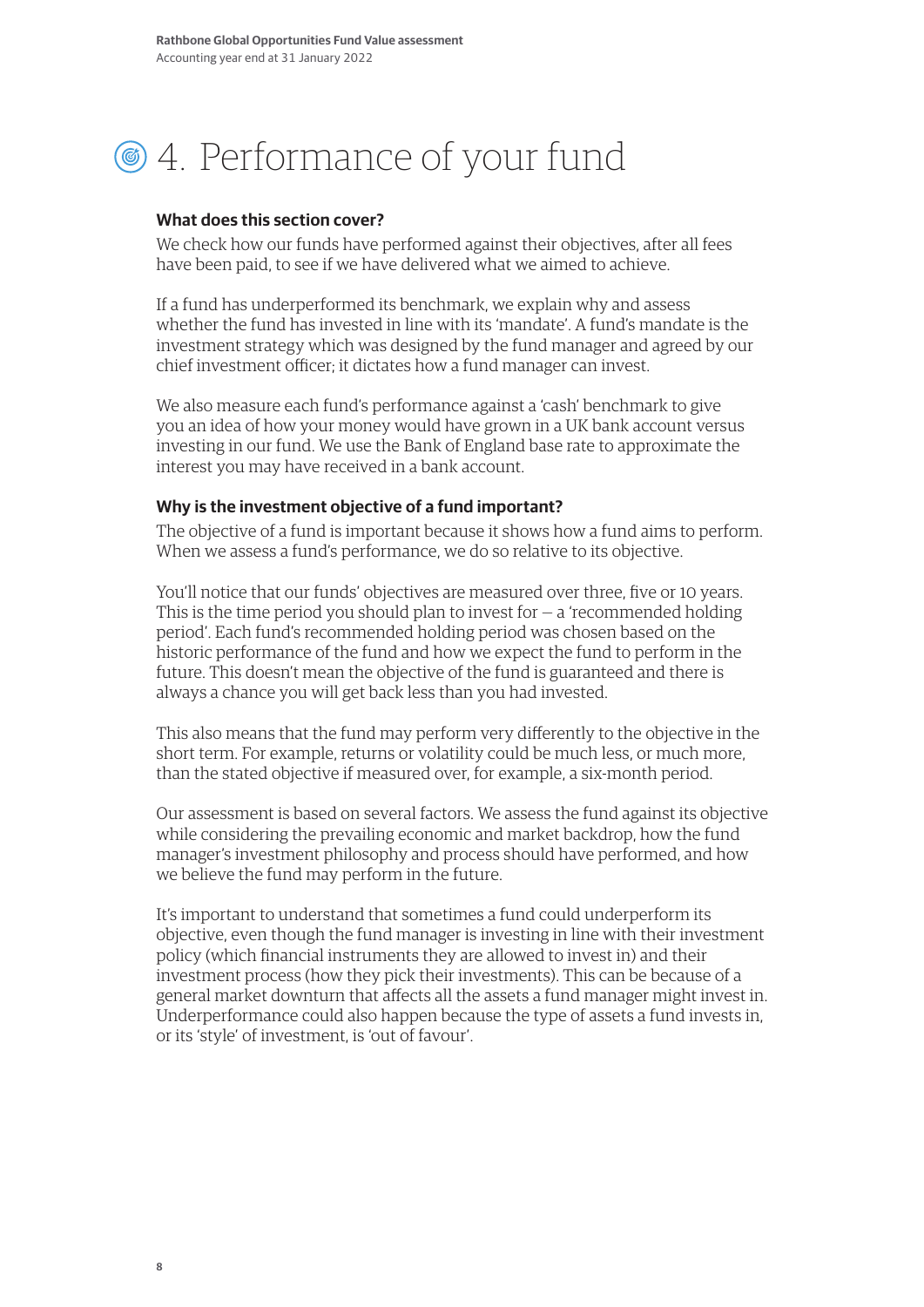#### **What is the objective of the Rathbone Global Opportunities Fund?**

We aim to deliver a greater total return than the Investment Association (IA) Global sector, after fees, over any five-year period. Total return means the return we receive from the value of our investments increasing (capital growth) plus the income we receive from our investments (dividend payments). We use the IA Global sector as a target for our fund's return because we aim to achieve a better return than the average of funds that are similar to ours.

We compare our asset allocation to the FTSE World Index to give you an indication of how our fund is positioned against the global stock market.

### **Who looks after the Rathbone Global Opportunities Fund?**



**James Thomson Lead Fund Manager**

James has been at Rathbones for more than 20 years and has been the lead manager on the Rathbone Global Opportunities Fund since 2003. He is an executive director of Rathbones' fund management business. He was educated in the United States, originally hails from Bermuda and still rides a scooter to work.



**Sammy Dow Fund Manager**

Sammy co-manages the fund along with James. He joined Rathbones in July 2014 from JP Morgan Cazenove, where he worked for 14 years in Pan-European Equity Sales providing both primary and secondary advice to Hedge Funds, Institutional and Private clients.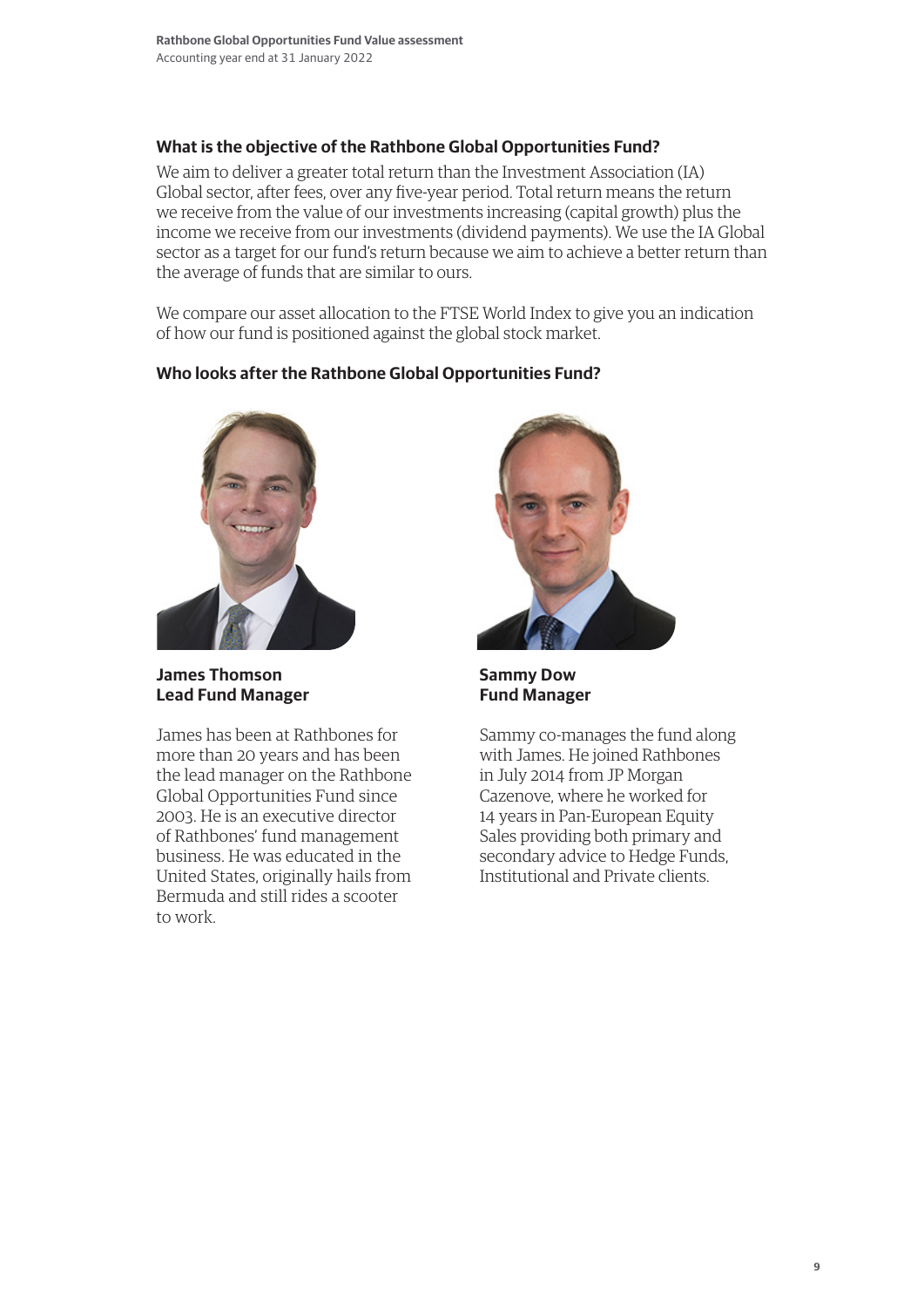#### **Assessment summary**

The Rathbone Global Opportunities Fund aims to deliver a greater total return than the Investment Association (IA) Global sector, after fees, over any five-year period.

We also measure our fund's performance against a 'cash' benchmark to give you an idea of how your money would have grown in a UK bank account versus investing in our fund. We use the Bank of England base rate to approximate the interest you may have received in a bank account. In the five years ending 31 January 2022, if you had invested £1,000 in a UK bank account, you would have received approximately 1.99% or £20. If you had invested £1,000 in our fund, you would have received approximately 102.65% or £1,027 (based on the return of the accumulation of the I-class, as this is the largest class in this fund).

#### **Assessment outcome**

Our board of directors concluded that the Rathbone Global Opportunities Fund has consistently met its objective and outperformed its benchmark.

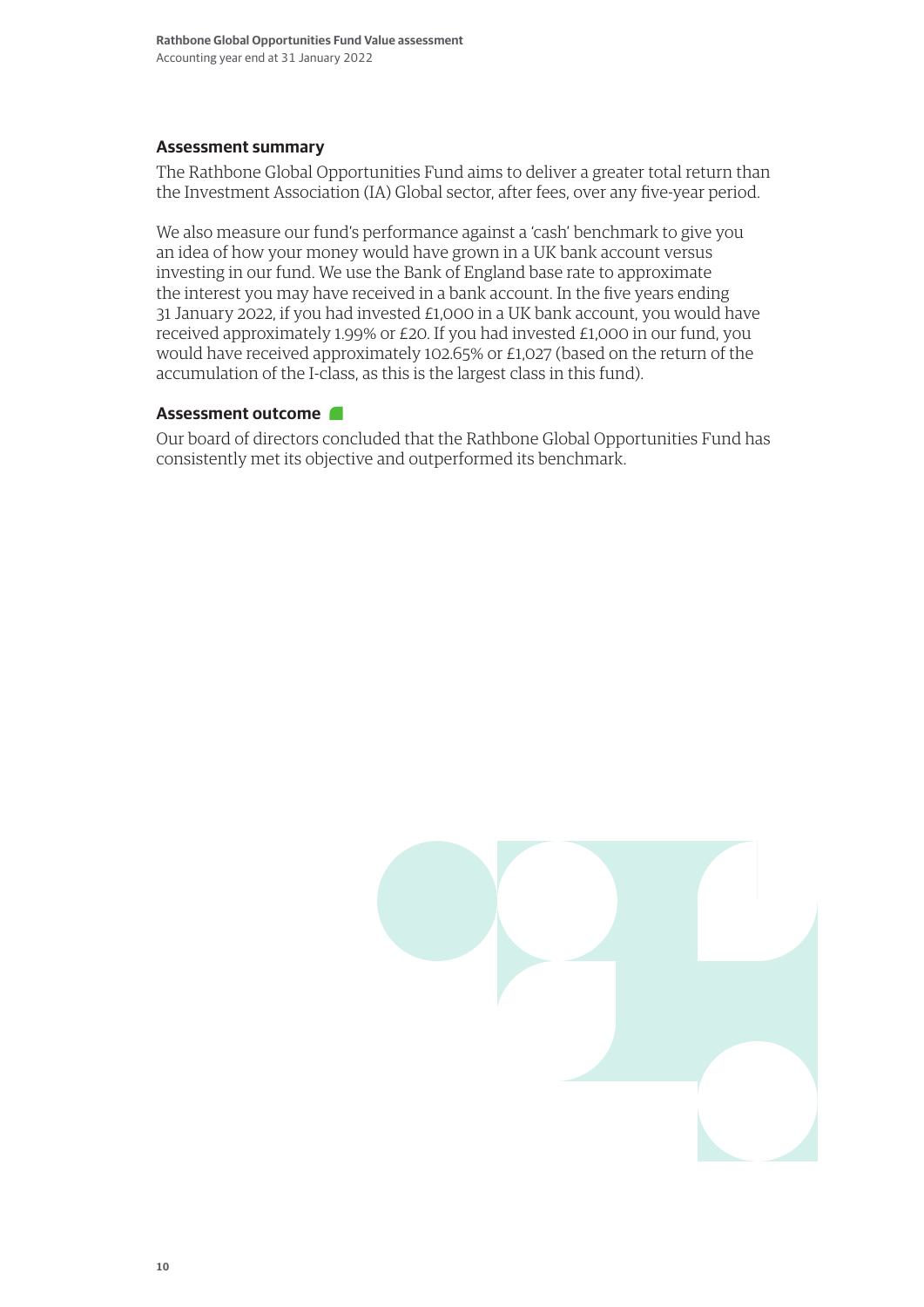#### 5. Costs charged to the fund £

#### **What does this section cover?**

In this section we assess the costs charged to the fund, which are paid by you, our investors, to invest in our fund. We assess whether these costs are reasonable for the level of service we provide you (or the level of service we receive from third parties on your behalf).

#### **Understanding fund costs**

Before we set out how we assess our funds, it's essential to explain the costs you pay to invest in our funds.

The regulator requires us to calculate our costs using two different methods as we are bound by two different sets of rules: Undertaking for Collective Investment in Transferable Securities (UCITS) and Markets in Financial Instruments Directive II (MiFID II). To confuse things further, there are several different methodologies and underlying assumptions to choose from when calculating different portions of MiFID II costs. This makes it almost impossible to compare MiFID II fund costs on a like-for-like basis. You can, however, compare UCITS fund costs. The FCA is working to harmonise how our industry calculates and presents costs to make it easier for you to understand.

We pay a number of costs on behalf of our funds. For example, in 2021 we paid £1,042,698 for research the fund managers used to invest in stocks.

#### **Differences between UCITS and MiFID II costs**

UCITS costs are made up of several different types of charges. Foremost is the annual management charge (AMC) which is a set percentage of your investment that we charge for managing your money. Then there are other costs, including services used to run the fund (such as auditor and trustee fees) and the cost of our funds investing in other funds. When these costs are combined, they are known as a fund's ongoing charges figure (OCF).

MiFID II costs are made up of the AMC, other costs (calculated slightly differently to UCITS) and transaction costs (not included in UCITS costs at all). Transaction costs include tangible payments made (such as tax and broker commission) as well as opportunity costs that are intangible. The calculation of MiFID II other costs includes the transaction costs of the fund's underlying investment. As a result, MiFID II costs appear higher than UCITS costs.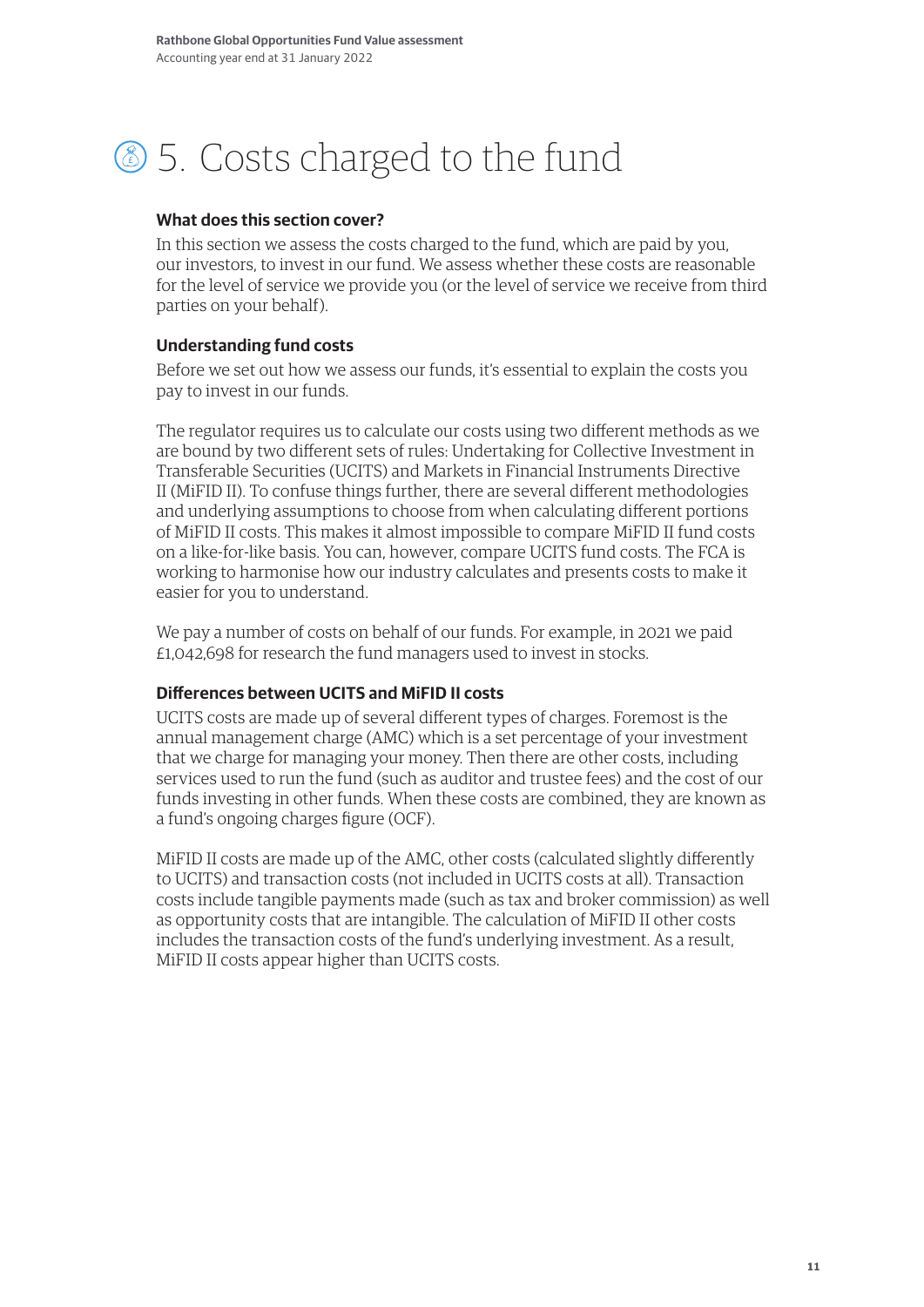#### **Assessment summary**

The charges of the Rathbone Global Opportunities Fund are as follows:

| <b>Cost</b>                     | <b>UCITS costs</b> | MiFID II costs |
|---------------------------------|--------------------|----------------|
| AMC                             | 0.75%              | 0.75%          |
| Other costs                     | 0.02%              | 0.02%          |
| <b>Transaction costs</b>        | n/a                | 0.10%          |
| <b>Total cost of investment</b> | 0.77%              | 0.87%          |

This means if you invested £1,000 for one year, you would be charged £7.70 (calculated using the UCITS total cost of investment).

#### **Assessment outcome**

Our board of directors concluded that, when reviewed against the Rathbone Global Opportunities Fund's performance, all charges are reasonable, with several initiatives in the business being established to actively reduce other costs and transaction costs.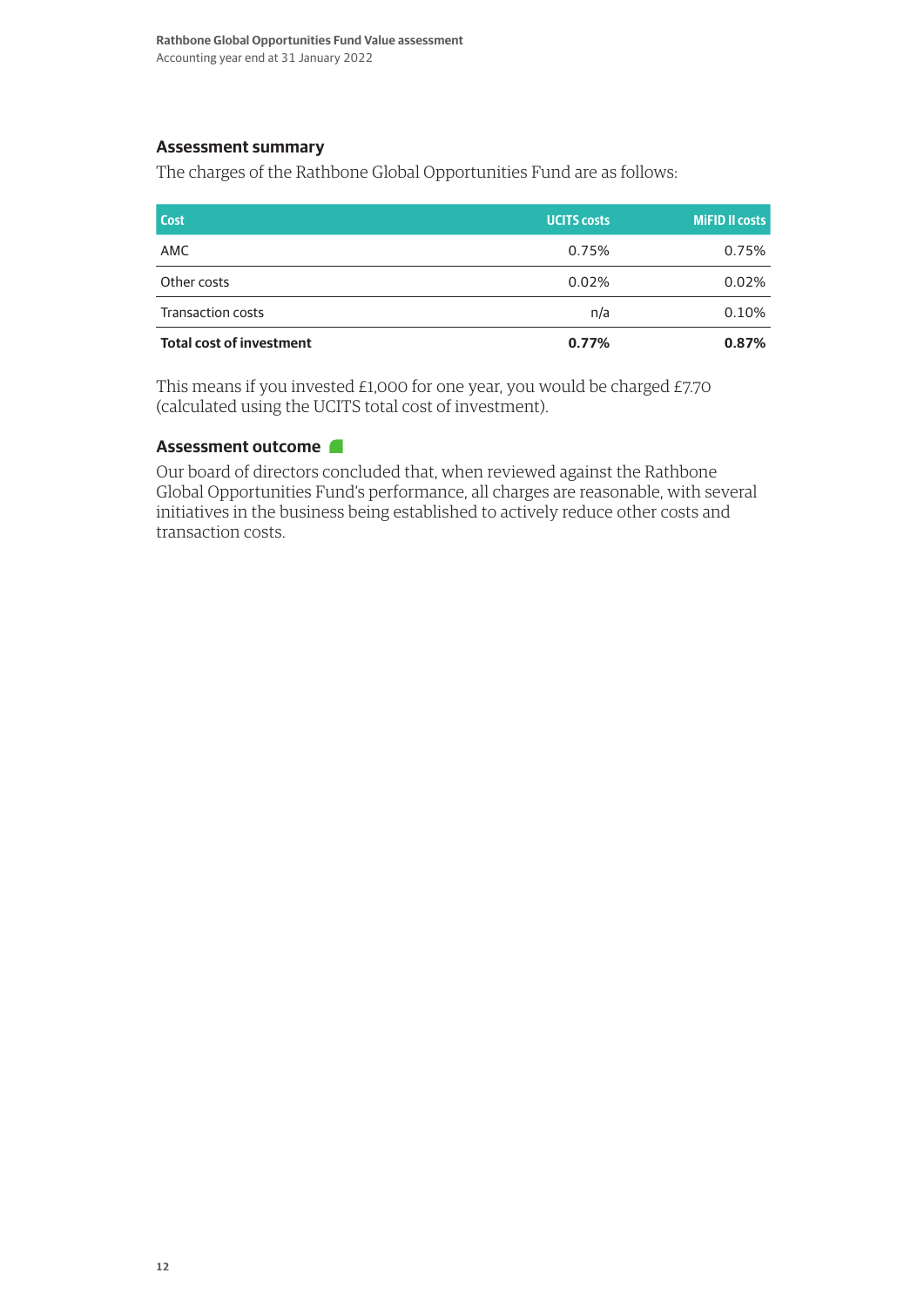### <sup>36</sup>. Economies of scale

#### **What does this section cover?**

When funds get bigger, you pay proportionally less for the fixed costs of running the fund. For example, when a fund grows considerably, the management company should be able to negotiate lower costs on your behalf. This is called economies of scale — a proportionate saving in cost gained by an increase in scale or size. In this section, we assess if all economies of scale have been passed onto you, the investor.

Some asset managers charge a fixed percentage admin fee, so regardless of how large the fund grows, investors don't benefit from the saving in cost. We only charge for services used to run the fund and never charge a fixed percentage admin fee, so as our funds grow, you benefit from lower fixed costs.

Some asset managers tier their annual management charges based on the size of their funds. We think this is an unsustainable method to pass on economies of scale. In the event of a market correction where a fund is significantly reduced in size, we wouldn't want to ask you to pay more for the management of your investment. For this reason, we have chosen not to tier the annual management charges of our funds.

We will continue to monitor the annual management charges of our funds to ensure they are appropriate.

#### **Assessment summary**

All costs charged to the Rathbone Global Opportunities Fund have been assessed to determine if all available benefits from economies of scale were passed on to you, our investors.

#### **Assessment outcome**

Our board of directors concluded all available economies of scale have been passed on to you, the Rathbone Global Opportunities Fund's investors.

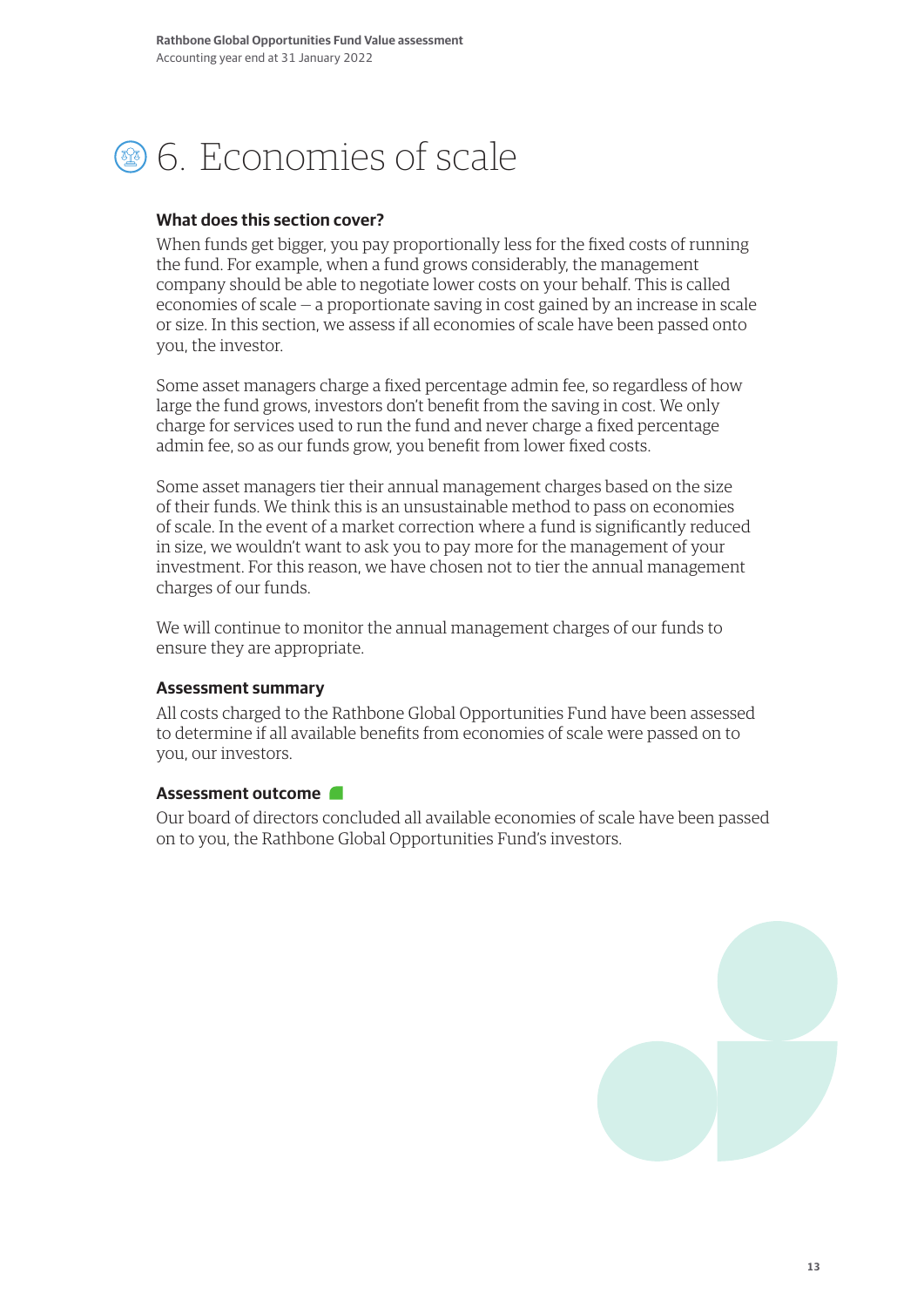### 7. Costs compared to the fund's peers and sector

#### **What does this section cover?**

It's important that the costs of our funds reflect the service you receive. We believe that cost cannot be assessed in isolation alone and must be considered alongside a fund's performance, the type of assets in a portfolio and the quality of services that we offer. We do not believe that value means selling our services at the cheapest price.

We assess our funds based on their performance, taking into account the cost you paid to invest, against an independently selected peer group and the wider market sector. In other words, how much you got for the fees you paid us, against what you would've got if you'd invested with any of our peers. We consider the results of this analysis keeping in mind the service Rathbones provides and the prevailing economic and market backdrop.

#### **Assessment summary**

The Rathbone Global Opportunities Fund has three share classes:.

| Share class | <b>Total UCITS costs</b> | <b>Total MiFID II costs</b> |
|-------------|--------------------------|-----------------------------|
| R-class     | 1.52%                    | 1.62%                       |
| I-class     | 0.77%                    | 0.87%                       |
| S-class     | 0.51%                    | 0.61%                       |

The Rathbone Global Opportunities Fund has a lower cost than the sector median and compares favourably with its peers and wider sector when cost is considered against the performance of the fund.

#### **Assessment outcome**

Our board of directors concluded that all investors are in the appropriate share class.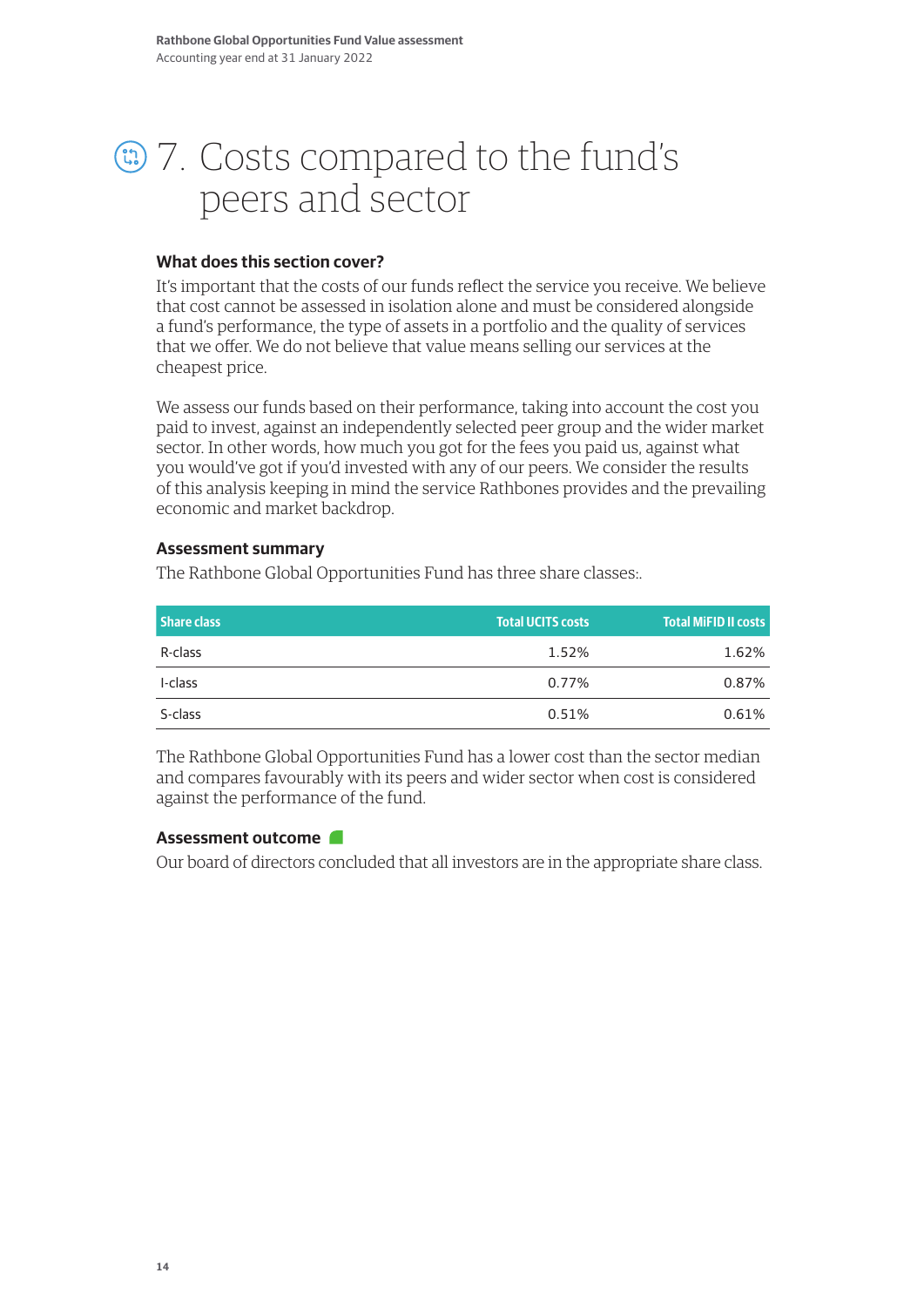### 8. The difference between share classes

#### **What does this section cover?**

Investment funds can offer different share classes. Share classes usually have different investment minimums (the minimum amount you need to invest) and different costs (how much you pay annually for your investment). Although share classes have different investment terms, they all invest in the same fund.

The larger the investment minimum, the lower the charge for managing your investment. This is similar to getting a cheaper price for buying product in bulk rather than buying one at a time. For this reason, when you invest through a third-party like an investment platform or a financial adviser, your money is pooled with other people's money and you may have access to a cheaper share class than if you were to invest directly with us. In this section of the assessment we have determined if unitholders are invested in appropriate share classes.

#### **Assessment summary**

The Rathbone Global Opportunities Fund has three share classes:

| <b>Share class</b> | <b>Minimum investment</b> | Annual management charge |
|--------------------|---------------------------|--------------------------|
| R-class            | £100,000,000              | 1.50%                    |
| I-class            | £1,000                    | 0.75%                    |
| S-class            | £100,000,000              | 0.49%                    |

#### **Assessment outcome**

Our board of directors concluded that all investors are in the appropriate share class.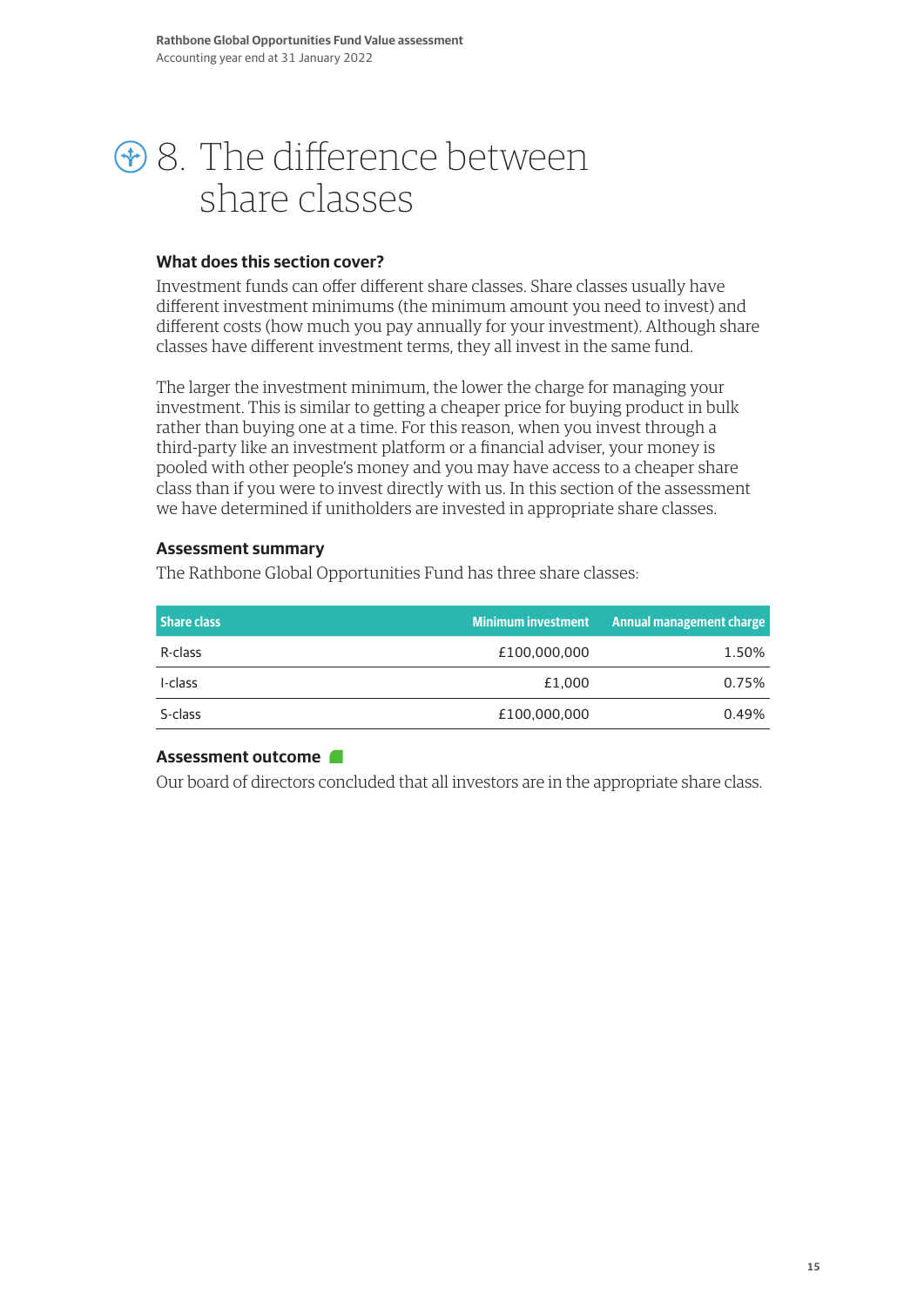### 9. Your fund compared to similar investment services we offer

#### **What does this section cover?**

It's important to us that all our investors receive fair investment terms when they choose to invest their money in Rathbone funds. In this section, the board considers the investment terms that we offer you compared with those we offer our institutional and international investors. Comparable services include the international range of Rathbone funds which are registered in Luxembourg and regulated by the Commission de Surveillance du Secteur Financier and 'segregated mandates', which are pots of money managed by our fund managers separately from our UK fund range for large institutional investors.

#### **Assessment summary**

The Rathbone Global Opportunities Fund has one comparable mandate which invests following the same strategy, and this is managed by the same team.

#### **Assessment outcome**

Our board of directors concluded that investors receive fair investment terms when compared to those invested in comparable services.

#### **Glossary of terms**

| AMC          | Annual Management Charge                                                  |
|--------------|---------------------------------------------------------------------------|
| <b>FCA</b>   | Financial Conduct Authority                                               |
| MiFID II     | Markets in Financial Instruments Directive II                             |
| OCF          | Ongoing Charges Figure                                                    |
| <b>UCITS</b> | Undertakings for the Collective Investments<br>in Transferable Securities |